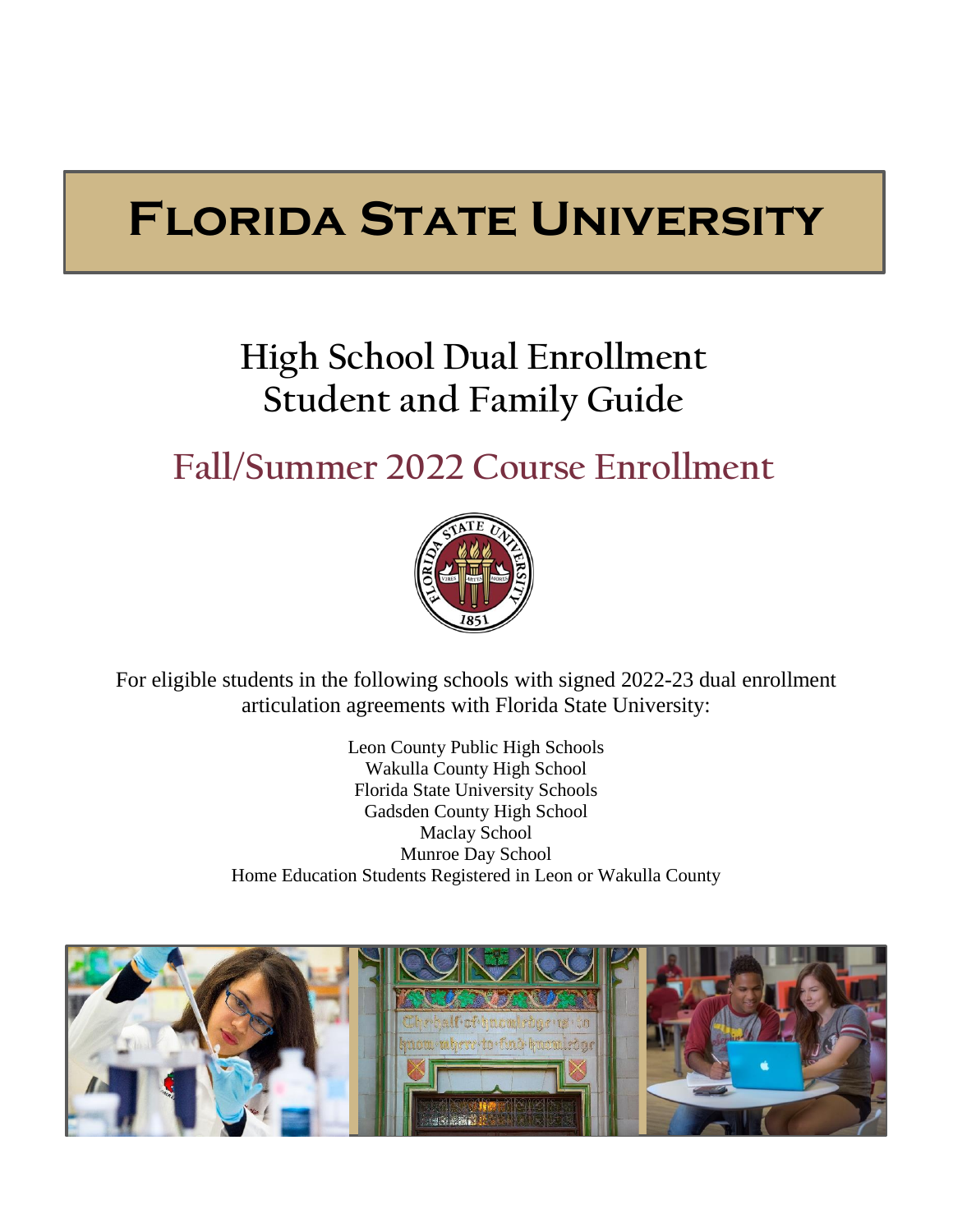

**Florida State University**  Academic Center for Excellence (ACE) Email: ace@fsu.edu Phone: 850-645-0852

#### **FLORIDA STATE UNIVERSITY HIGH SCHOOL DUAL ENROLLMENT PROGRAM**

Dear Secondary Student:

Thank you for your interest in the High School Dual Enrollment (HSDE) program at Florida State University. We are pleased to offer this acceleration opportunity that permits qualified high school students to begin postsecondary coursework while earning credits toward the high school diploma. The benefits of dual enrollment include access to rigorous postsecondary courses while reducing the time and cost of completing a college degree. However, you must remember that any grades received in dual enrollment courses become a permanent part of your college transcript and will be factored into future college admission decisions. Therefore, we expect you to work closely with our office for ongoing academic advising and support. Additionally, you will need to go through this approval process each semester that you wish to participate in HSDE.

The eligibility requirements for dual enrollment as outlined in state statute and articulation agreements are summarized herein. If you think you are eligible, you must schedule a meeting with your high school guidance counselor who, if appropriate, will grant approval on the Guidance Counselor Approval Form and send to ACE on your behalf. You may then proceed with the student application process as outlined on the following pages. Home Education students have slightly different application materials, including an articulation agreement, proof of home education registration, and a course request form signed by a parent/guardian. Please refer to the website for all of our applications materials: ace.fsu.edu/dual-enrollment.

#### *Please note the application submission deadlines for dual enrollment courses in fall or summer semester 2022:*

- *Monday, March 28 5pm is the Priority Deadline* (for best course selection)
- *Monday, April 11 – 5pm is the Final Deadline* (incomplete applications denied)

If you have any questions, please feel free to contact us at  $\alpha \in \mathcal{Q}$  fsu.edu or (850) 645-0852. We look forward to working with you!

Sincerely,

Dara Hamon

Sara Hamon, Ph.D. Associate Dean of Undergraduate Studies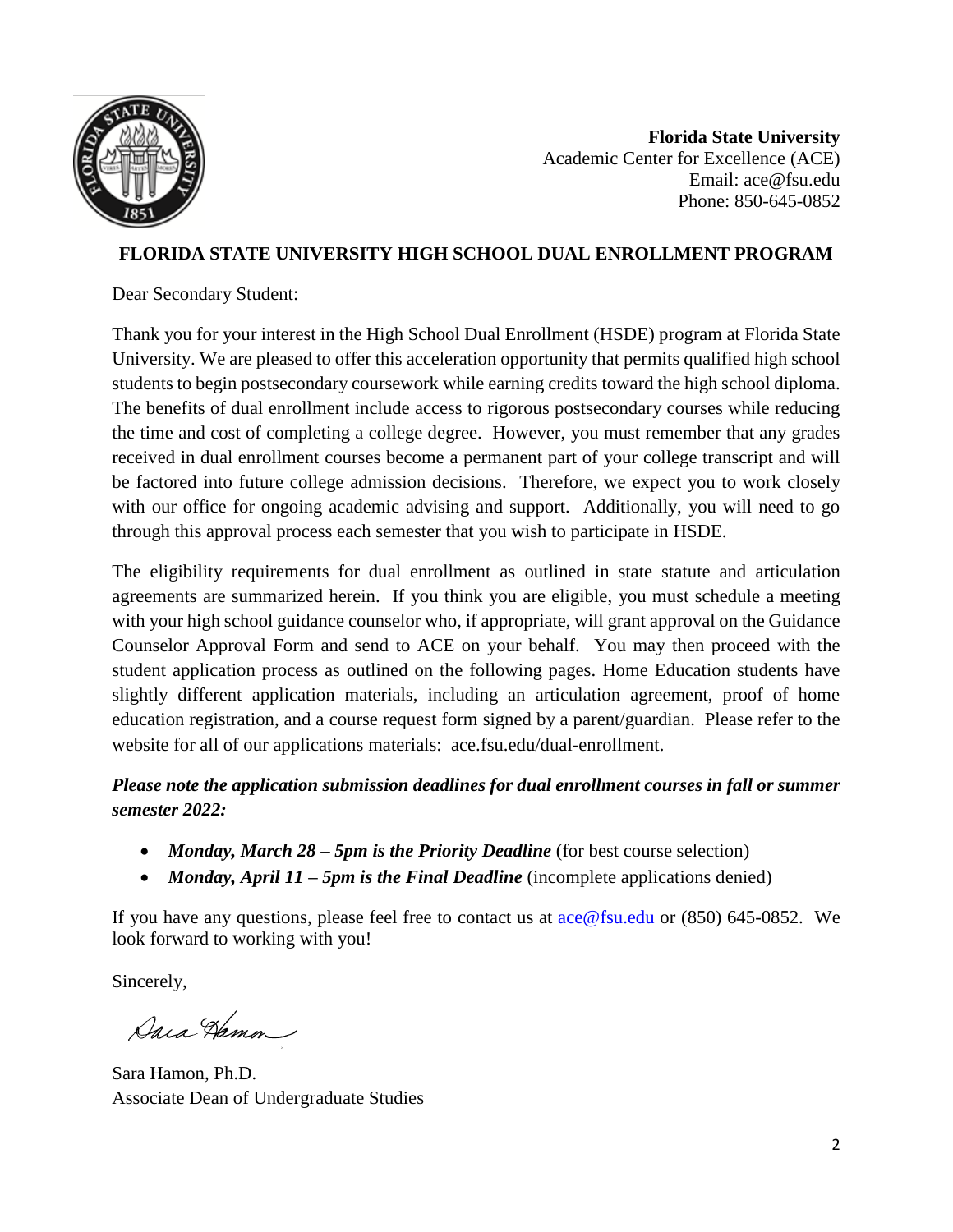# **"TO DO" CHECKLIST FOR HSDE APPLICATION PROCESS**

#### **Detailed instructions for all "To Do" items are outlined in the following pages of this Guide.**

|        | <b>Local High School Students</b>                                                                                                                                                                                                                                                                                                                                   |  | <b>Home Education Students</b>                                                                                                                                                                                                                                 |  |  |
|--------|---------------------------------------------------------------------------------------------------------------------------------------------------------------------------------------------------------------------------------------------------------------------------------------------------------------------------------------------------------------------|--|----------------------------------------------------------------------------------------------------------------------------------------------------------------------------------------------------------------------------------------------------------------|--|--|
| $\Box$ | In March, meet with your high school<br>guidance counselor to get verification of<br>eligibility/permission, approved course<br>options, and the online application<br>password. Your guidance counselor will<br>send your approval form to ACE.                                                                                                                    |  | In March, send your home education<br>$\Box$<br>registration form and qualifying ACT or<br>SAT score to $\frac{\text{ace@fsu.edu}}{$ – we will<br>reply to let you know if your<br>documentation is sufficient and provide<br>the online application password. |  |  |
| $\Box$ | Your parent/guardian must give approval<br>for HSDE. An email will be<br>automatically sent to the person you<br>designate in the online application later<br>in this process. Let your parent/guardian<br>know to look for it!                                                                                                                                     |  | Your parent/guardian must give<br>$\Box$<br>approval for HSDE. Complete the<br>Home Education Articulation<br>Agreement & Course Request that you<br>will upload into the online application<br>later in this process.                                         |  |  |
| $\Box$ | NEW Students: Complete the online process to create your FSU EMPLID and temporary<br>FSUID required for your application materials. Carefully read instructions in the Guide!                                                                                                                                                                                       |  |                                                                                                                                                                                                                                                                |  |  |
| $\Box$ | NEW Students: Complete the <b>Health Forms</b> , including all signatures.                                                                                                                                                                                                                                                                                          |  |                                                                                                                                                                                                                                                                |  |  |
| $\Box$ | <b>ALL Students:</b> Complete the online HSDE Application ASAP for best course selection<br>but no later than 5pm on April 11. Participants must reapply every semester! Your<br>application is not complete until we have all requested documentation.                                                                                                             |  |                                                                                                                                                                                                                                                                |  |  |
| $\Box$ | NEW Students: Once all materials are submitted to ACE, check your email daily after<br>March 29 for notice from FSU Registrar. Use the info in the Registrar's email to activate<br>your permanent FSUID (student format with your initials and the year, e.g., "abc22") and<br>activate your FSU email account, which you now must check daily for important info. |  |                                                                                                                                                                                                                                                                |  |  |
| $\Box$ | NEW Students: Look for an email in your FSU account inviting you to Canvas where you<br>must complete the online orientation module and quiz. You will not be able to schedule<br>advising/course registration until this is completed.                                                                                                                             |  |                                                                                                                                                                                                                                                                |  |  |
| $\Box$ | <b>ALL Students:</b> Look for an email in your FSU account from ACE, including a link to<br>schedule a virtual appointment for advising and course registration.                                                                                                                                                                                                    |  |                                                                                                                                                                                                                                                                |  |  |
| □      | ALL Students: Attend your virtual advising appointment with ACE as scheduled.                                                                                                                                                                                                                                                                                       |  |                                                                                                                                                                                                                                                                |  |  |
| $\Box$ | If requested, send proof of pre-requisite credit: AP score, college transcript, or take the<br>ALEKS math placement test so you are not dropped from a course with a pre-requisite.                                                                                                                                                                                 |  |                                                                                                                                                                                                                                                                |  |  |
| $\Box$ | NEW Students: Order your FSUCard online for pickup at the FSU Card Center, register a<br>vehicle if you will be parking on campus, and register for FSU Alerts.                                                                                                                                                                                                     |  |                                                                                                                                                                                                                                                                |  |  |
| $\Box$ | ALL Students: Complete the Financial Responsibility Agreement every semester (not for<br>tuition/fees but for incidentals like parking tickets or library fines).                                                                                                                                                                                                   |  |                                                                                                                                                                                                                                                                |  |  |

#### **Questions not answered in the Guide? Email [ace@fsu.edu](mailto:ace@fsu.edu) for help!**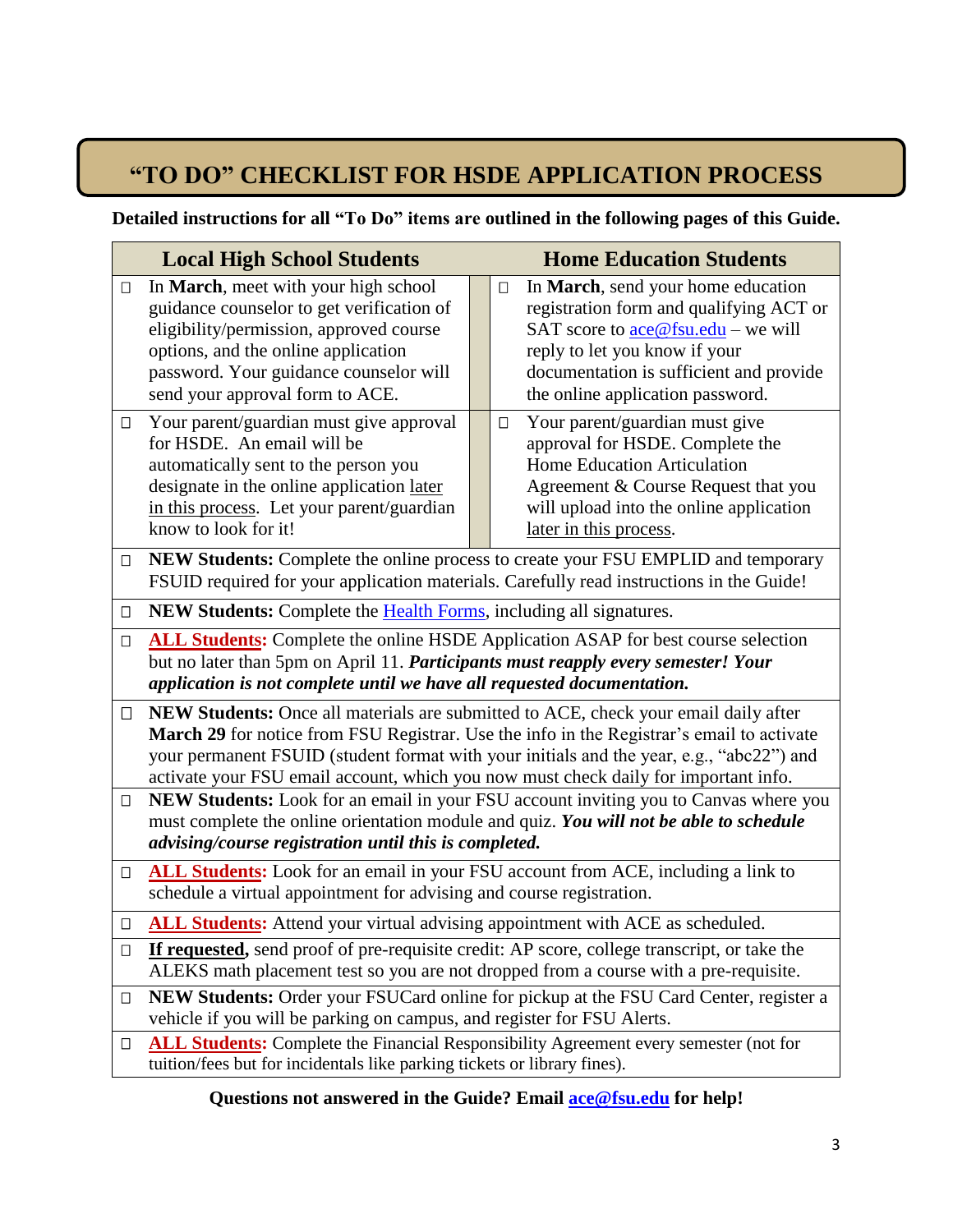# **INFORMATION ABOUT DUAL ENROLLMENT**

# **What is High School Dual Enrollment?**

High School Dual Enrollment (HSDE) is a coursework acceleration program that allows qualified high school students to begin postsecondary coursework without paying tuition and fees, while earning credits toward their high school diploma at the same time. HSDE is established by law (Florida Statute 1007.271) for district, private, charter, and home school secondary students.

# **Dual Enrollment Credit Limit at Florida State University**

Dual enrollment students at Florida State University (FSU) are **non-degree** seeking students and are limited to a **maximum of 9 credit hours** per semester. **As non-degree seeking students, they are not eligible for an Associate in Arts (AA) degree at FSU.** Students interested in earning the AA degree concurrent with high school graduation should explore dual enrollment at Tallahassee Community College.

FSU does permit Early Admission (i.e., full-time dual enrollment in the senior year of high school for 12-16 hours of FSU credit). However, that requires a separate application through the FSU Admissions Office approximately one year in advance of the semester for which the high school student is seeking admission. Early Admission students at FSU are regular degreeseeking students who intend to earn the bachelor's degree at FSU. Students admitted as degreeseeking Early Admit do not have to apply for admission again in the future unless they have not enrolled at FSU for three or more consecutive semesters. For more information and application requirements, see the Undergraduate Bulletin or contact the Office of Admissions.

# **Student Eligibility Requirements**

A secondary student must meet the following requirements in order to be eligible to participate in the High School Dual Enrollment Program at Florida State University:

- Must attend a Leon or Wakulla County public school or attend a private school (in Leon or Wakulla County) that has an articulation agreement with Florida State University; or be registered as a home school student in Leon or Wakulla County.
- Must have a 3.9 weighted high school GPA and no semester grades below a C.
- Must have a minimum of 12 graded high school credits by start of Fall 2022, including:
	- o 2 English credits
	- o 2 Mathematics credits, one of which must be Algebra II or higher
	- o 1 Science credit with lab
	- o 1 Social studies credit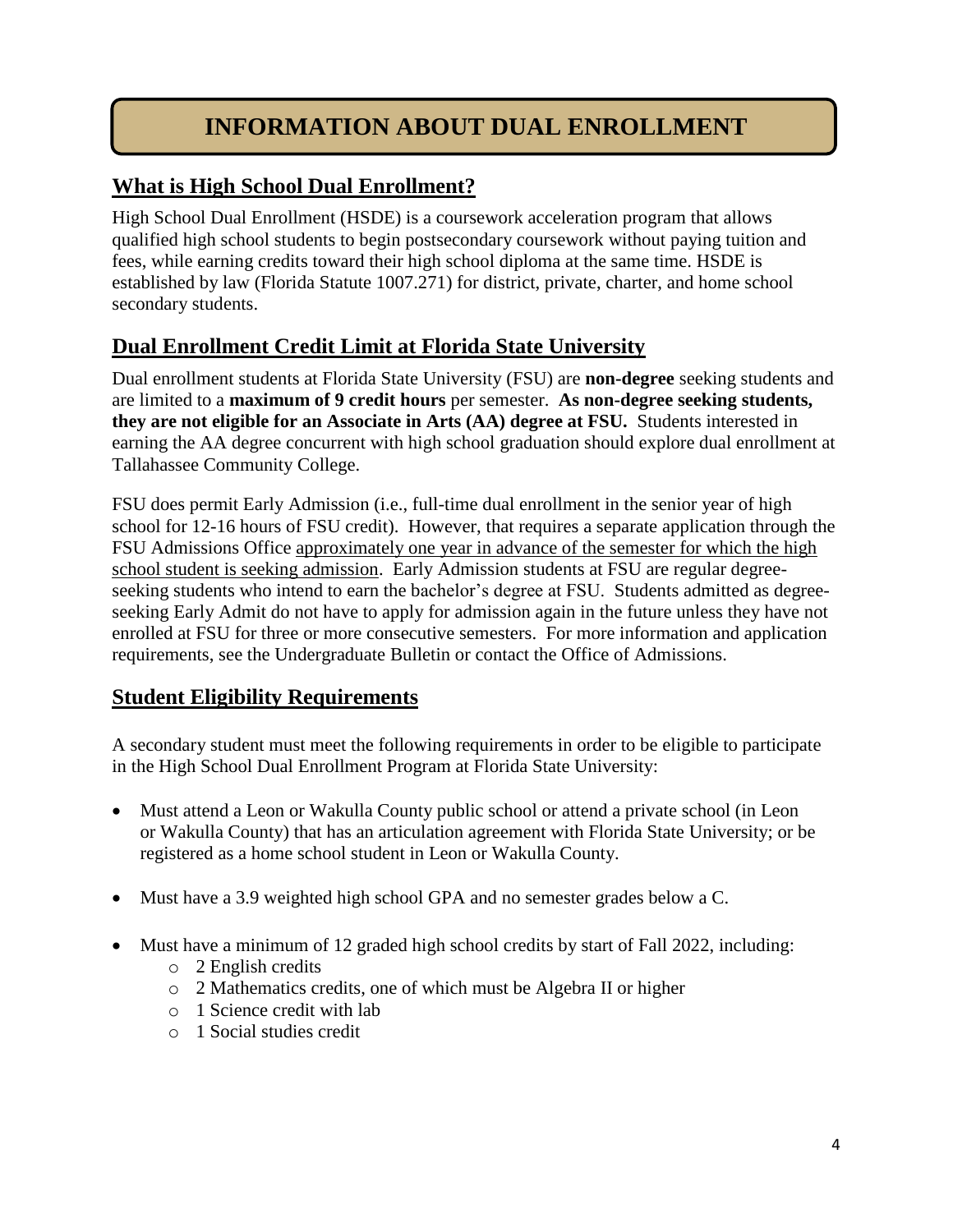- Must have the minimum standardized test score and all required sub-scores on either the ACT or SAT. The last test administrations available to qualify for Fall/Summer 2022 are the **February 12th ACT** and the **March 12th SAT**.
	- o **ACT Test** 26 or higher Composite Score plus the following sub-scores:
		- Reading sub-score of 19 or higher
		- English sub-score of 19 or higher
		- $\blacksquare$  Math sub-score of 21 or higher
	- o **SAT Test** 1230 or higher Total Score plus the following sub-scores:
		- Reading sub-score of 24.5 or higher
		- $\blacksquare$  Writing sub-score or 27.5 or higher
		- Math sub-score or 25.5 or higher
- Must meet any course prerequisites as set forth in the University undergraduate catalog, and transcript must show proof of credit for prerequisite course requirements to enroll, if applicable.
- Must provide proof of immunizations (or religious exemption or waiver acknowledgement) and health history form.
- Must be free of (or reviewed and cleared by the Office of Admissions in light of) any charges of scholastic or behavioral misconduct at any educational institution; any violation of the law which did/may result in probation, community service, jail sentence, revocation or suspension of driver's license, or a traffic violation that resulted in a fine of \$200 or more; and any felony charge even if adjudication has been withheld.
- Must maintain a **3.0 FSU GPA** to continue in the High School Dual Enrollment Program at Florida State University.

# **APPROVAL & ENROLLMENT PROCESS**

#### **Step 1: Guidance Counselor/Home School Approval (All Students/Every Semester)**

**Secondary students enrolled in local schools** must meet with their guidance counselor in order to verify that they meet the requirements for dual enrollment at FSU and gain approval for postsecondary coursework that would apply to their high school diploma. If approved, the guidance counselor will send a completed copy of the *Guidance Counselor Approval Form* directly to ACE. The guidance counselor will then provide the student with the password required for the online application available at **ace.fsu.edu/dual-enrollment**. After the student fills out the online application, an email will be sent to the designated parent/guardian for approval.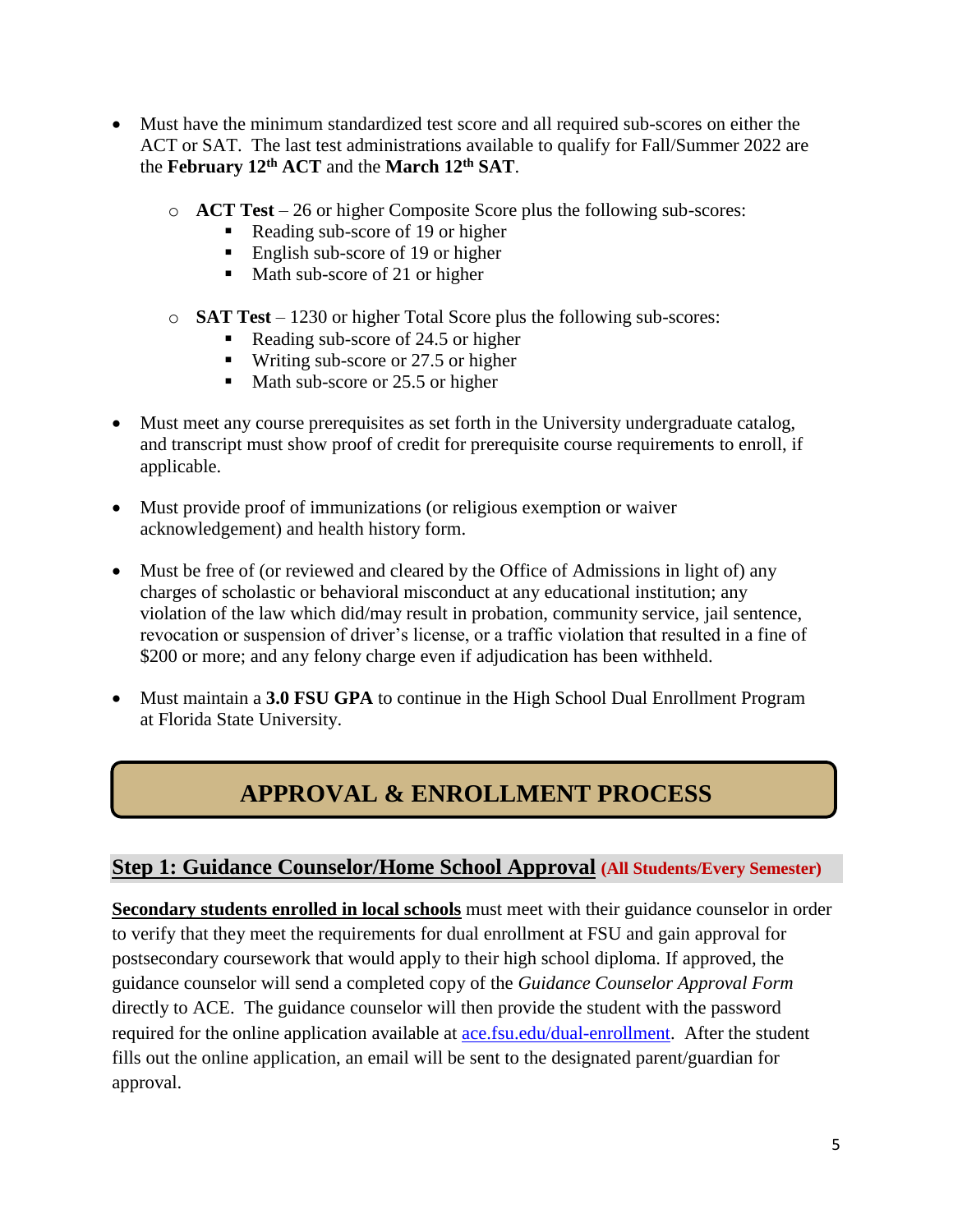**Home education students** must obtain parental approval for their application and related course requests via the Home Education Articulation Agreement and Course Request Form available at ace.fsu.edu/dual-enrollment. You will need to email proof of enrollment in a home education program in Leon or Wakulla County (s.1002.41, F.S.) and your SAT/ACT score report to [ace@fsu.edu](mailto:ace@fsu.edu) and ACE will provide you with the password for the online application available at ace.fsu.edu/dual-enrollment.

### **Step 2: FSU EMPLID Creation (New Students Only)**

**Please read ALL of these instructions carefully before proceeding! The FSU EMPLID is required in the application, so you must get this information before starting the online application.** Some applicants may already have an EMPILD from attending FSU Schools (present or past), attending an FSU camp, or working at FSU – read below for how to proceed under these circumstances. All other students will follow the directions for creating an EMPLID.

- **If a new HSDE student has a prior association with FSU, please check with ACE before creating a new EMPLID!** Prior association includes FSU employment, attendance at a camp, and current or prior enrollment at FSU Schools. Contact ACE at [ace@fsu.edu](mailto:ace@fsu.edu) or (850) 645-0852 with your full name and date of birth. If you have an existing EMPLID, ACE will provide that information to you.
- **All other new students must create their EMPLID** prior to completing the application forms. Students will need their Social Security Number and should follow the directions available at [https://apps.its.fsu.edu/FSUIDRegistration/?sponsor=ADMFSUID.](https://apps.its.fsu.edu/FSUIDRegistration/?sponsor=ADMFSUID)

#### **Students should NOT create an EMPLID without a social security number. If they do, they will not be able to activate their FSUID until they have provided a copy of their social security card in person. Save yourself a trip to campus!**

**If the student is not a U.S. citizen**, leave U.S. Social Security Number (SSN) blank during the online EMPLID creation process and select your country from the list provided. You will be assigned an FSU temporary student ID.

**If the student receives an error while attempting to create their EMPLID**, contact ACE right away at [ace@fsu.edu](mailto:ace@fsu.edu) or (850) 645-0852 so that staff may give guidance on how to resolve.

#### **Step 3: Complete Health Forms / Signed by Physician (New Students Only)**

**New students** are required to complete two health forms: *Student Admissions Health History* form and the *FAMU Co-Op/Dual Enrollment Form* to show proof of immunizations. Start early because one must be certified by a doctor's office. **These health forms must be submitted along with the student application form as explained below.**

All health documentation must be cleared by University Health Services before the student will be registered for classes. Meningococcal Meningitis is a required immunization. To request a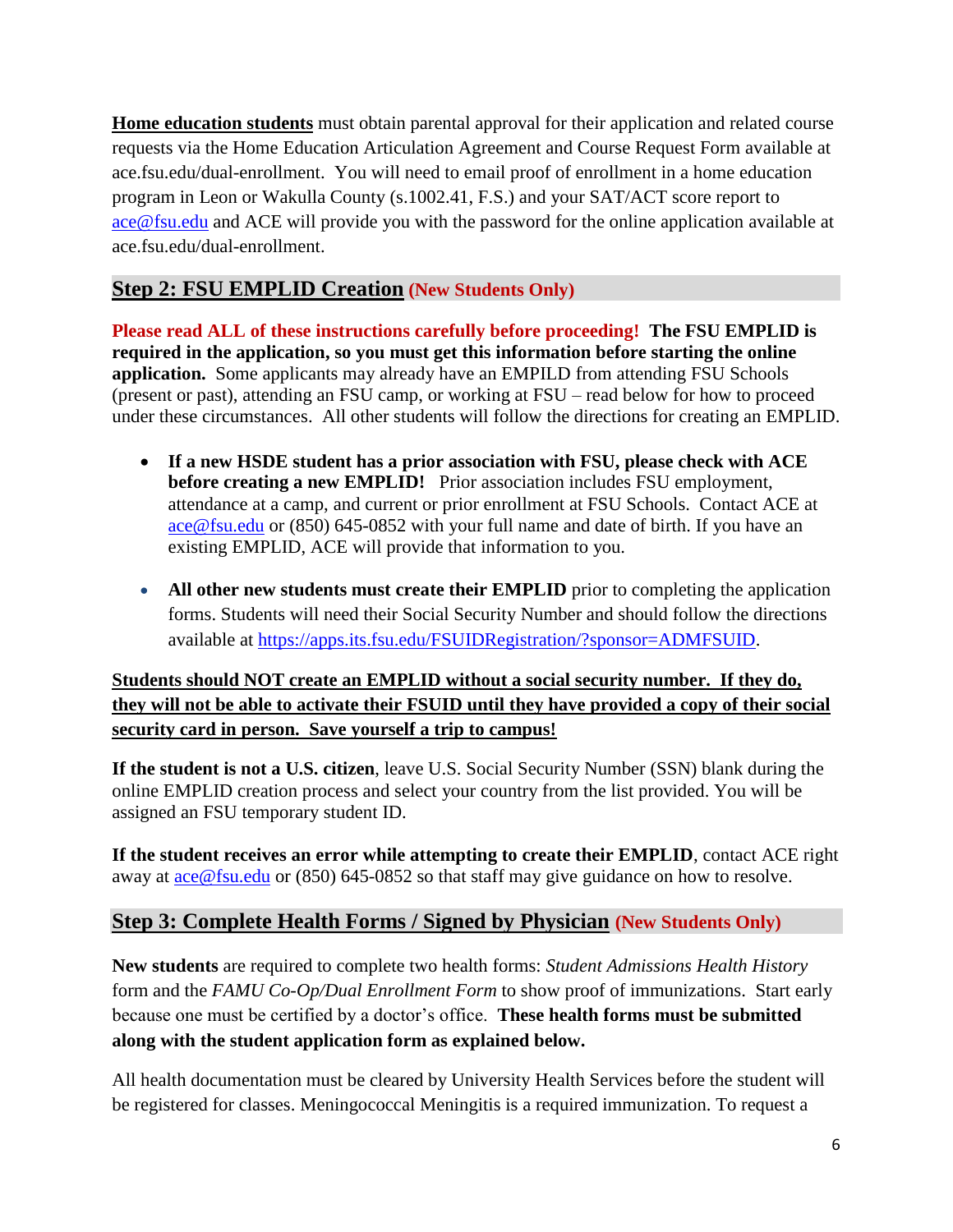Religious Exemption, please contact ACE for information. Students may waive immunization requirements, but there may be ramifications. Specifically, if there is an outbreak of that "immunization preventable" disease, the student will NOT be permitted on campus until the outbreak is controlled, and the student will be responsible for making up all missed work.

### **Step 4: Complete Online Student Application (All Students/Every Semester)**

All applicants must complete the online application and include the EMPLID created in Step 2. The application form is linked on the website at ace.fsu.edu/dual-enrollment. The online form requires a password, which will be provided to the student by their guidance counselor.

The online application must be completed, and all other documents submitted via the application or at [ace@fsu.edu](mailto:ace@fsu.edu) by 5:00 pm on the established "final application deadline." **Please scan documents rather than sending a picture file.** Incomplete files will be denied.

**If you are asked to upload AP/IB/AICE test scores:** If you have earned a score of 3 or higher on any AP test, please upload the AP score report (in pdf format) from the College Board website (address below) into the online application. Do not send directly to FSU Admissions, or it will not be accessible to ACE as quickly as we need it.

- AP scores can be retrieved in pdf format at [https://apscore.collegeboard.org/scores#/.](https://apscore.collegeboard.org/scores#/)
- IB scores can be retrieved at [https://www.ibo.org/programmes/diploma](https://www.ibo.org/programmes/diploma-programme/assessment-and-exams/getting-results/)[programme/assessment-and-exams/getting-results/.](https://www.ibo.org/programmes/diploma-programme/assessment-and-exams/getting-results/)

**Non-U.S. Citizens Only: "Student's Proof of Residency"** If the secondary student is not a U.S. citizen, please submit one of the following documents within the online application or to ace@fsu.edu. If the student cannot provide proof of residency, please contact us at [ace@fsu.edu](mailto:ace@fsu.edu) or (850) 645-0852 for assistance.

- Permanent Resident Card (aka "Green Card")
- INS letter stating that the student has been approved or is processing

After each of the two deadlines (priority and final), ACE will review completed applications and send those that are determined to be fully eligible to the Registrar's Office for processing as a non-degree seeking student for one semester only. Students will then receive an email from the Registrar's Office confirming this action.

# **Step 5: FSUID and Email Address Activation (New Students Only)**

Follow the directions in the email from the Registrar's Office in order to activate the permanent student FSUID and the FSU email account. This student-style FSUID replaces the temporary one assigned when creating the EMPLID. The format of this student-style FSUID includes the student's initials and year of matriculation (e.g., "abc22") rather than the temporary FSUID assigned when creating the EMPLID (e.g., [alisonbcobb@gmail.com\)](mailto:alisonbcobb@gmail.com).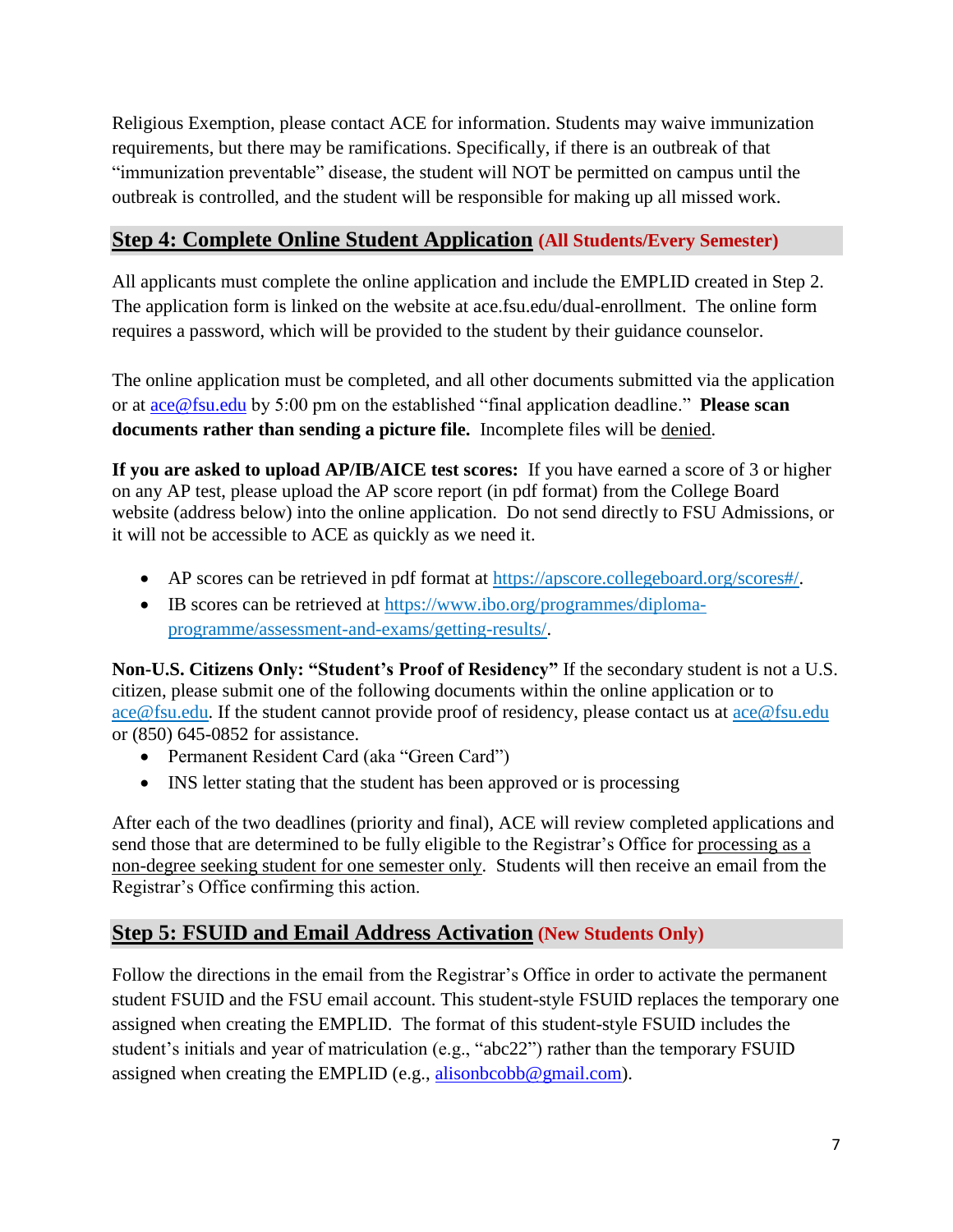**FSU email is the official source for FSU communication and all official correspondence will be sent to this email address once it is created. Additionally, any time you email an FSU employee or office, you must use this FSU email address as it verifies your identify.** If you have any questions, please contact ACE at [ace@fsu.edu](mailto:ace@fsu.edu) or (850) 645-0852.

### **Step 6: Complete New Student Orientation Module (New Students Only)**

Once new students have created the FSUID and email account, they will receive an invitation at their FSU email account to a new student orientation module housed in Canvas. Students must complete this module and earn at least 80% on the associated quiz before they will be invited to schedule an advising appointment and register for classes.

#### **Step 7: Complete Virtual Advising with ACE (All Students/Every Semester)**

After being accepted to participate in dual enrollment for the term and completing new student orientation (first time only), students will receive an email notice at the FSU email account to schedule a mandatory virtual academic advising appointment with an ACE advisor in order to finalize their classes. If you cannot attend that meeting once it is scheduled, please contact us at [ace@fsu.edu](mailto:ace@fsu.edu) or (850) 645-0852.

Students will be registered for classes by ACE after completing the advising appointment. If a change to your schedule becomes necessary after that time, you must contact your academic advisor at ACE. In most cases, a change will require a *Guidance Counselor Course Adjustment Form* with the guidance counselor signature. Home school students will need to complete the *Home School Course Adjustment Form* and have it signed by a parent/guardian.

#### **Step 8: Course Prerequisites (Depends on Schedule/Discussed at Advising)**

#### **ALEKS Math Placement Test**

If a student is planning to take a course in the calculus sequence as their first math course at FSU (MAC1114, MAC1140, MAC2311, or MAC2233), they will be directed to take the online ALEKS math placement test via an email link giving access to a Canvas site with all the details and the test. **Students who do** *not* **complete ALEKS testing as required will be dropped from their math class during the first week of classes.**

#### **Course Prerequisite Credit**

If a student requests to take a course that requires prerequisite credit, the appropriate test scores/transcript must be provided to ACE, or the student will not be enrolled in the class.

**If you are using a course taken at FSU to satisfy prerequisite credit:** No action is needed. Your ACE advisor will check to make sure the course was completed with a satisfactory grade.

**If you are using a course taken at a different institution to satisfy prerequisite credit:** The student must submit an official sealed transcript to ACE as soon as possible after the grade is posted. **If you are using credit earned at Tallahassee Community College to satisfy a**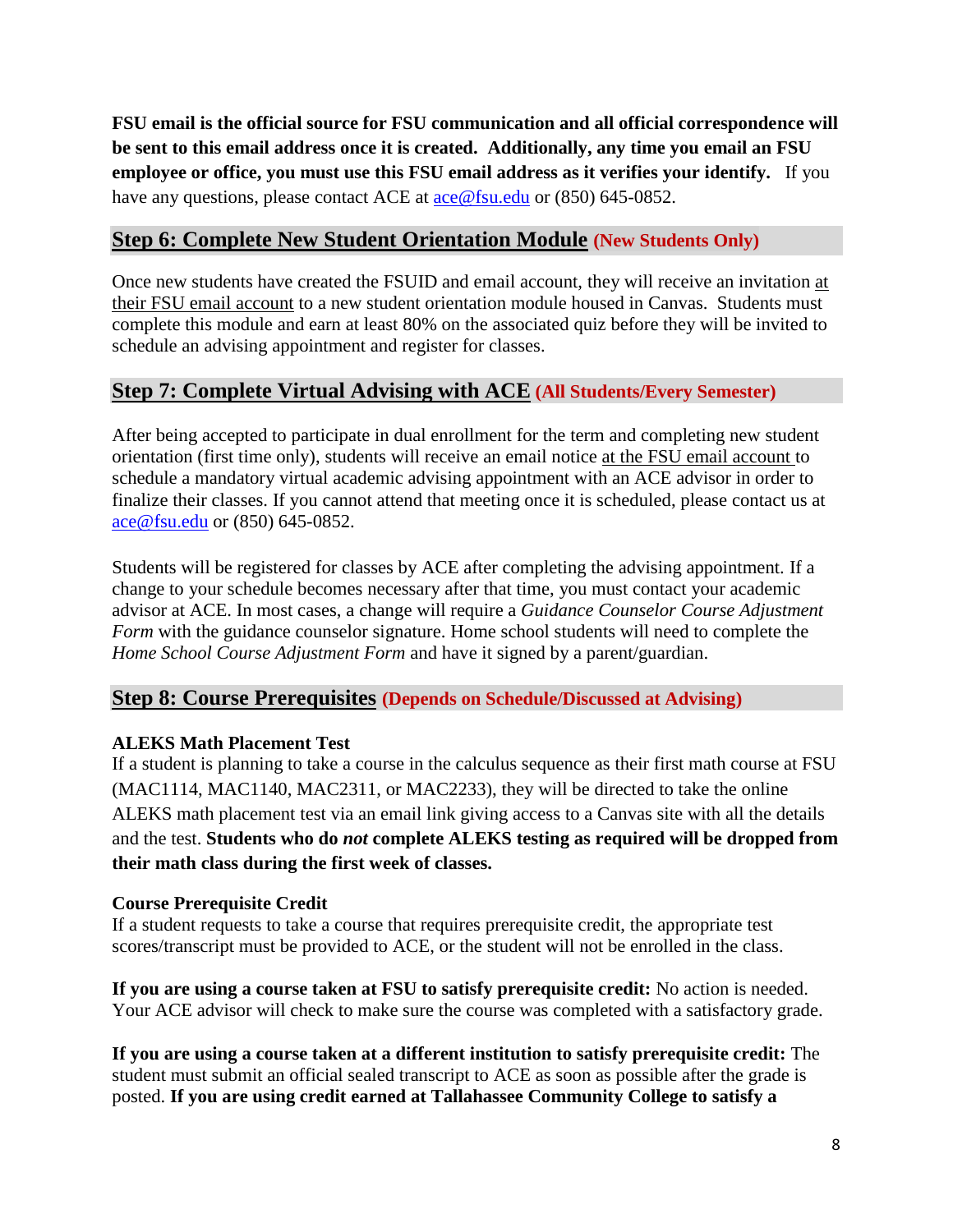**prerequisite, do not ask their Registrar's Office to send your official transcript to FSU.** ACE cannot quickly and easily access transcripts sent in this way. **Instead, have it sent to your home address AND DO NOT OPEN IT. Contact ACE for delivery arrangements.**

**If you are using AP/IB/AICE test scores to satisfy prerequisite credit:** The student must submit test scores directly to ACE at ace@fsu.edu. If the score is sent directly to FSU Admissions, it will not be accessible to ACE as quickly as we need it.

- AP scores can be retrieved in pdf format at [https://apscore.collegeboard.org/scores#/.](https://apscore.collegeboard.org/scores#/)
- IB scores can be retrieved at [https://www.ibo.org/programmes/diploma](https://www.ibo.org/programmes/diploma-programme/assessment-and-exams/getting-results/)[programme/assessment-and-exams/getting-results/.](https://www.ibo.org/programmes/diploma-programme/assessment-and-exams/getting-results/)
- AP/IB/AICE test scores and Florida State University's course equivalents can be found using the following links:
	- o <https://admissions.fsu.edu/credit/AP/>
	- o <https://admissions.fsu.edu/credit/IB/>
	- o <https://admissions.fsu.edu/credit/AICE/>

#### **Step 9: FSU Student Identification Card and FSU Alerts (New Students Only)**

**Before students begin their first semester at FSU, they are required to obtain an FSU Student Identification Card.** Students are required to bring this card with them any time they are on campus. You may request an FSUCard electronically prior to the start of the semester, and you will pick it up at the FSU Card Center. Please see <https://fsucard.fsu.edu/your-fsucard> for instructions about how to submit a photo and request an FSUCard. There is no fee for the first card, but if the card is lost, there will be a \$15 replacement fee.

#### **Set up FSU Alert emergency notification text messages**

Make sure you are registered to receive FSU ALERT emergency notification text messages: [https://emergency.fsu.edu/services/FSUAlert/SMSText.](https://emergency.fsu.edu/services/FSUAlert/SMSText)

#### **Step 10: Parking on Campus (Students Driving to Campus Only)**

If the student plans to park on campus, they **MUST** register online for an FSU student parking "virtual permit" from FSU Transportation and Parking Services to avoid being ticketed and/or towed. The online registration opens starting in mid-August, and it must be completed prior to the first week of classes. The student parking permit is only valid for the parking lot/garage spaces that are designated "Student W Parking." Failure to abide by Transportation and Parking Services regulations will result in fines that must be paid before transcripts will be released to the student. For more information, please visit the Transportation and Parking Services website at [https://transportation.fsu.edu/parking/parking-permits.](https://transportation.fsu.edu/parking/parking-permits)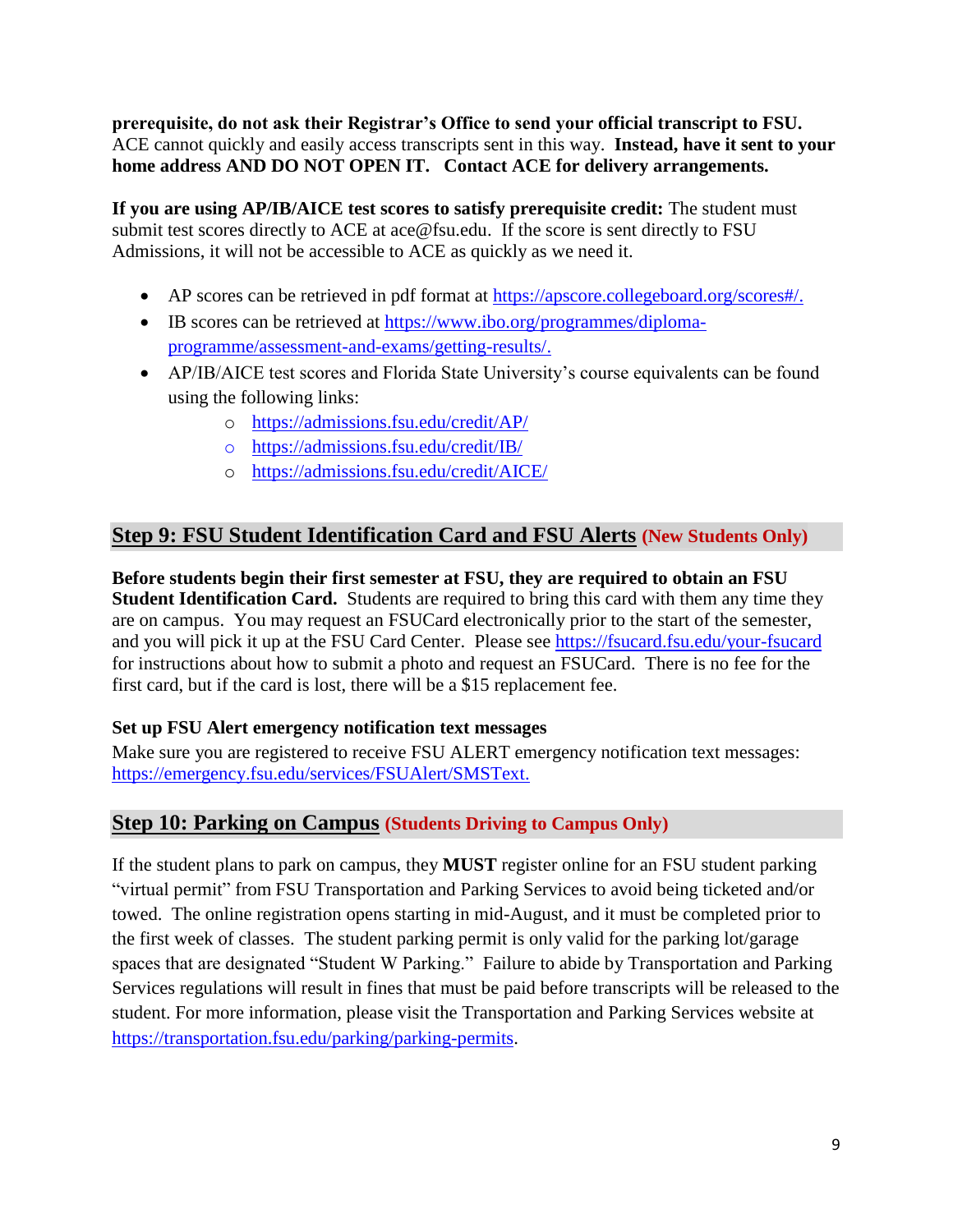#### **Step 11: Financial Responsibility (All Students/Every Semester)**

#### **Complete Student Financial Responsibility Agreement**

Each semester the Office of Student Business Services places a Financial Responsibility Hold on every student's account. HSDE students will not be charged fees related to course registration. However, HSDE students **are** responsible for fees assessed for parking tickets, FSU identification card replacement, etc. By completing the Student Financial Responsibility Agreement, the student acknowledges responsibility for those types of fees. To clear this hold: log into my.fsu.edu, click on the 'SC' tile at the top left, click 'Tasks,' and click 'Student Financial Agreement' to complete it.

After course registration, you may notice that your FSU account shows a balance due. **HSDE students are NOT responsible for tuition and fees. Please do NOT pay any of these charges.** The balance will be removed from your account once waivers are applied the day after drop/add ends (fifth day of classes). These charges will *not* have any effect on a student's enrollment. If you still see charges on your account in the third week of FSU classes (or later), please contact ACE at [ace@fsu.edu](mailto:ace@fsu.edu) or 850-645-0852.

# **Course Advising & Search for Available Sections**

#### **Course Selection**

The student's *Guidance Counselor Approval Form* will indicate specific courses or subject areas that the student has been given permission to register for at FSU. A student will not be enrolled in a course without guidance counselor or home education parent/guardian permission. This ensures that the credit earned at FSU will also apply toward the credits needed for completion of the high school diploma. The guidance counselor may approve a maximum of 9 credit hours each term.

#### **Approved Dual Enrollment Courses at FSU**

Dual enrollment students may choose ONLY from courses on the HSDE Approved Course List, posted on the ACE website at [https://ace.fsu.edu/dual-enrollment.](https://ace.fsu.edu/dual-enrollment) This list clarifies the high school subject area and credit agreed upon for each FSU course. **Note: some of the courses on this list are not offered every semester.** Please use this list when consulting your guidance counselor about which course(s) to take at FSU. For course descriptions of all approved HSDE courses, please see HSDE Course Descriptions at [https://ace.fsu.edu/dual-enrollment.](https://ace.fsu.edu/dual-enrollment)

After admission and matriculation, students can look for available courses online using course search or schedule assistant (Schedule Assistant instructions available at [https://undergrad.fsu.edu/academic-information/schedule-planner/schedule-assistant\)](https://undergrad.fsu.edu/academic-information/schedule-planner/schedule-assistant).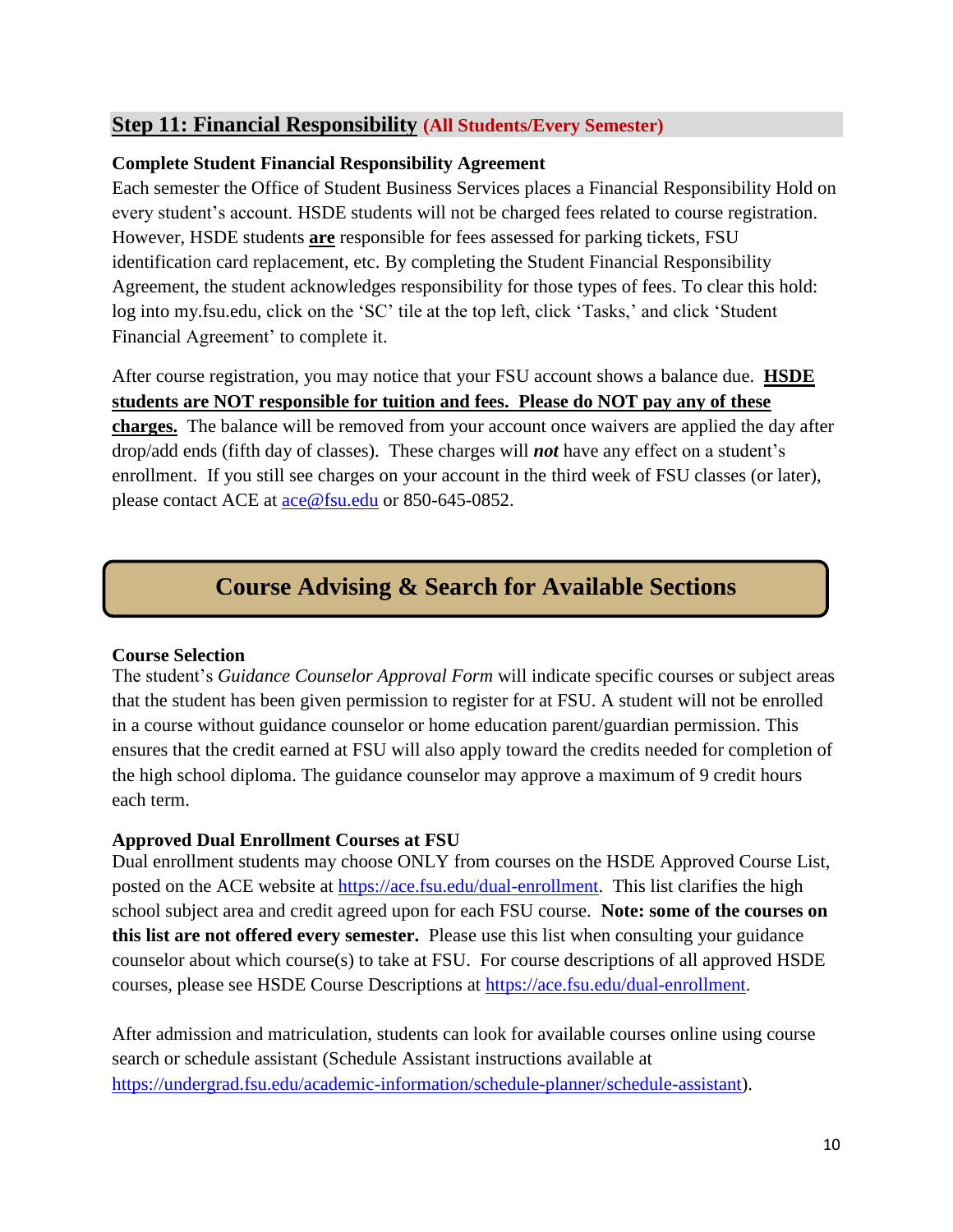#### **Note: FSU cannot guarantee you a seat in any of these courses. Availability is based on remaining seats during your advising appointment and assigned registration window.**

With the establishment of a 15-hour core of general education courses (36 hours total) recognized across all public colleges and universities in Florida, the yellow highlighted courses on the HSDE Approved Course List are ideal for students who plan to attend a public college or university in Florida. These credits will count toward the bachelor's degree and fulfill a general education requirement. Some of these credits may satisfy additional requirements, but that will vary across institutions and majors. Check other college and university catalogs as appropriate to your postsecondary plans.

#### **What types of courses are Dual Enrollment students restricted from taking?**

- Any course not on the HSDE Approved Course List.
- Online sections of any FSU course (even if it is on the HSDE Approved Course List).
- Any courses for which the student already has credit or may earn AP/IB/AICE credit.
- Courses or sections graded on an S/U basis.

#### **What courses require special approval?**

- Courses with prerequisites require test scores or transcripts to be submitted as documentation to verify eligibility.
- Math courses in the calculus sequence require the ALEKS placement test.
- Languages courses will require a placement test unless starting at the first course in the sequence.
- Several highly advanced math courses, indicated on the HSDE Approved Course List, will require special permission from ACE and the Math Department Undergraduate Coordinator.

#### **What is the deadline for academic advising and course registration?**

Students must complete advising and course registration by close of the HSDE registration window on April 29. Students may not increase their credit load after that date, and changes are limited to drop/add during the first week of classes. Students who decide not to participate in HSDE after course registration must notify ACE of that intent. Once those courses are dropped, that decision is final and cannot be reverted.

# **ADDITIONAL IMPORTANT INFORMATION**

# **Textbooks/Instructional Materials**

Textbooks or other instructional materials are required in most classes at FSU, and we want you to have access to those ideally by the first week of class, so you do not fall behind. **As a dual enrollment student, you should never be required to pay for textbooks or instructional materials; however, some courses require consumables or other personal equipment students must purchase.**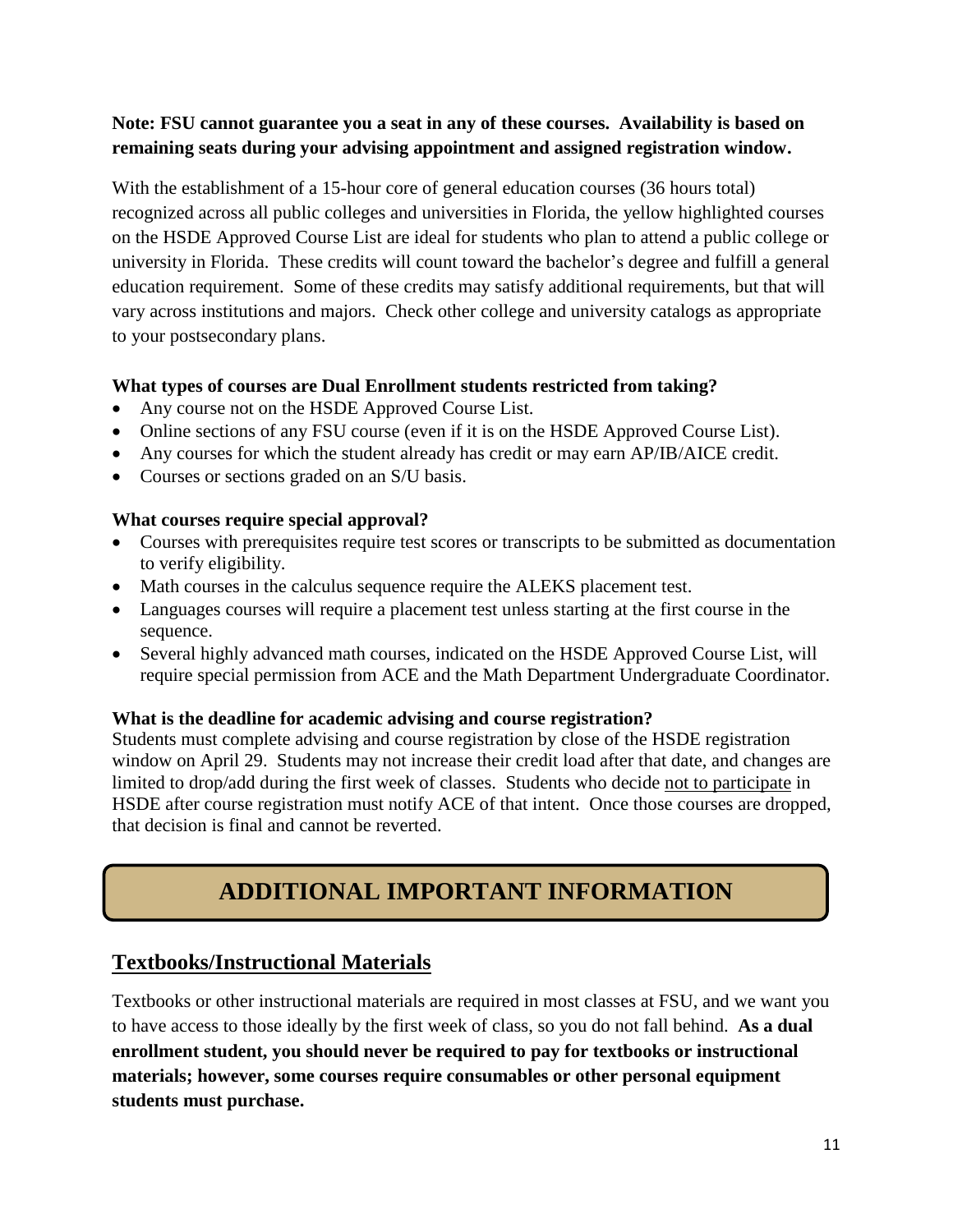Textbook and instructional materials come in a variety of formats at FSU:

- Traditional hardcover or paperback books or workbooks
- Electronic textbooks accessed in Canvas or other online sites
- Loose-leaf "binder ready" paper copies with three-hole punch
- Online Accounts online applications that are used for simulation or other learning activities (e.g., Second Life, Labster)
- Subscriptions online tools that may serve multiple functions, including instructional materials, practice problems, and learning resources accessed in Canvas or another online site (e.g., LaunchPad, Top Hat, WebAssign, etc.)

**For courses that participate in the Follett Access program, you will receive an email (before the semester starts and then reminders) asking if you want to "Opt Out" of the program. Students should NOT "Opt Out."** Follett Access will give you easy online access to your materials, and that charge will be billed to your school or district (or FSU for home school students).

**If you are being asked to subscribe to a website or application that requires a credit card, please contact your guidance counselor rather than paying yourself – you cannot be reimbursed for that expense.** If you are a home education student with this scenario, contact ACE. If you have difficulty accessing online instructional materials, please discuss with your instructor and contact [ace@fsu.edu](mailto:ace@fsu.edu) for guidance.

# **FAQs:**

*How do I get my materials?* This depends on your school or district. Generally, students coordinate with the guidance counselor who places the order and communicates with students about pick up details. However, home education students will work with the Academic Center for Excellence (ACE) at FSU to obtain their materials. This will be discussed during academic advising.

*How do I know what materials are required?* The materials required for your classes are detailed in the course syllabi that are posted on Canvas once your instructor publishes the site – and that timeframe varies. However, you can also check that information in the course search at the time of registration (in Class Search, click the blue "Class" number / in Schedule Assistant, click the blue circle with the  $(i)$ ).

*What materials do I pay for?* Students taking dual enrollment courses do not pay for textbooks or instructional materials. However, they must purchase their own consumables (e.g., paper, pens, composition/lab book, and binders/folders) and personal equipment (e.g., lab coat, goggles, graphing calculator).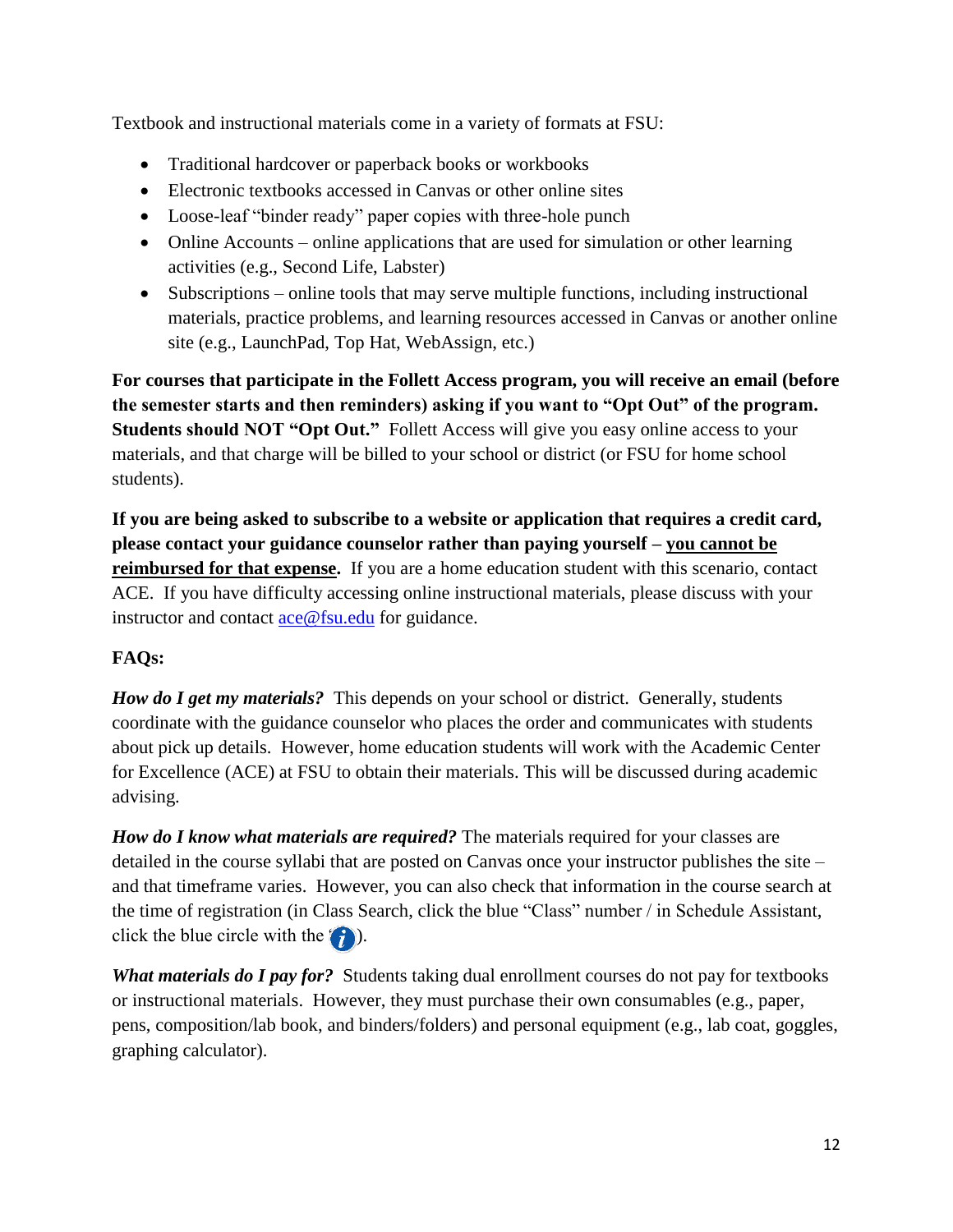#### Important Notes:

- If you are being instructed to subscribe to a website or application that requires a credit card, please contact your guidance counselor or ACE rather than paying yourself – **you cannot be reimbursed for that expense.**
- If you do not have access to a graphing calculator or any other consumable/personal item required for a course, please speak with your guidance counselor or email  $\frac{ace@fsu.edu}{ac@fsu.edu}$ for options.
- If you notice that you have been billed for instructional materials on your FSU student account (Follett Access program), please do not pay it. That amount will be billed to the appropriate school or district. If you have any related concerns, email  $\text{ace@fsu.edu.}$

# **Access to Campus Resources**

Dual Enrollment students have access to campus resources as follows:

Full Access

- FSU's libraries are a valuable resource and many of their materials are accessible online. For full details go to [https://www.lib.fsu.edu.](https://www.lib.fsu.edu/)
- The ACE Learning Studio provides free tutoring in many subject areas and is located in the William Johnston Building (WJB) on Landis Green in the heart of campus. For more information go to [https://ace.fsu.edu/Tutoring.](https://ace.fsu.edu/Tutoring)
- Information about bus service on campus is available at [https://transportation.fsu.edu/bus.](https://transportation.fsu.edu/bus)

Limited Access

• The Health & Wellness Center only offers emergency and first aid services to dual enrollment students. For routine health-related consultations, please see your family physician.

No Access

• Dual enrollment students do not have access to programs or services directly supported by fees that have been waived for them, including athletic tickets (although some events are free), the Leach Center, and other campus recreation programs and facilities.

# **Office of Accessibility Services**

The Office of Accessibility Services (OAS) is a campus resource open to all enrolled students. If you have accommodations in the learning process at your high school, we encourage you to register with OAS for accommodations in your classes at FSU, which will require registering online and uploading documentation. The Office of Accessibility Services houses an adaptive technology lab and offers an alternative testing location, extended testing time, note takers, alternate text conversion, and sign language/interpreting, among many other services. For more information, visit [https://dsst.fsu.edu/oas.](https://dsst.fsu.edu/oas) You may also contact the OAS at [oas@fsu.edu](mailto:oas@fsu.edu) or (850) 644-9566. We encourage you to discuss this and any other learning support needs you may have with your academic advisor in ACE.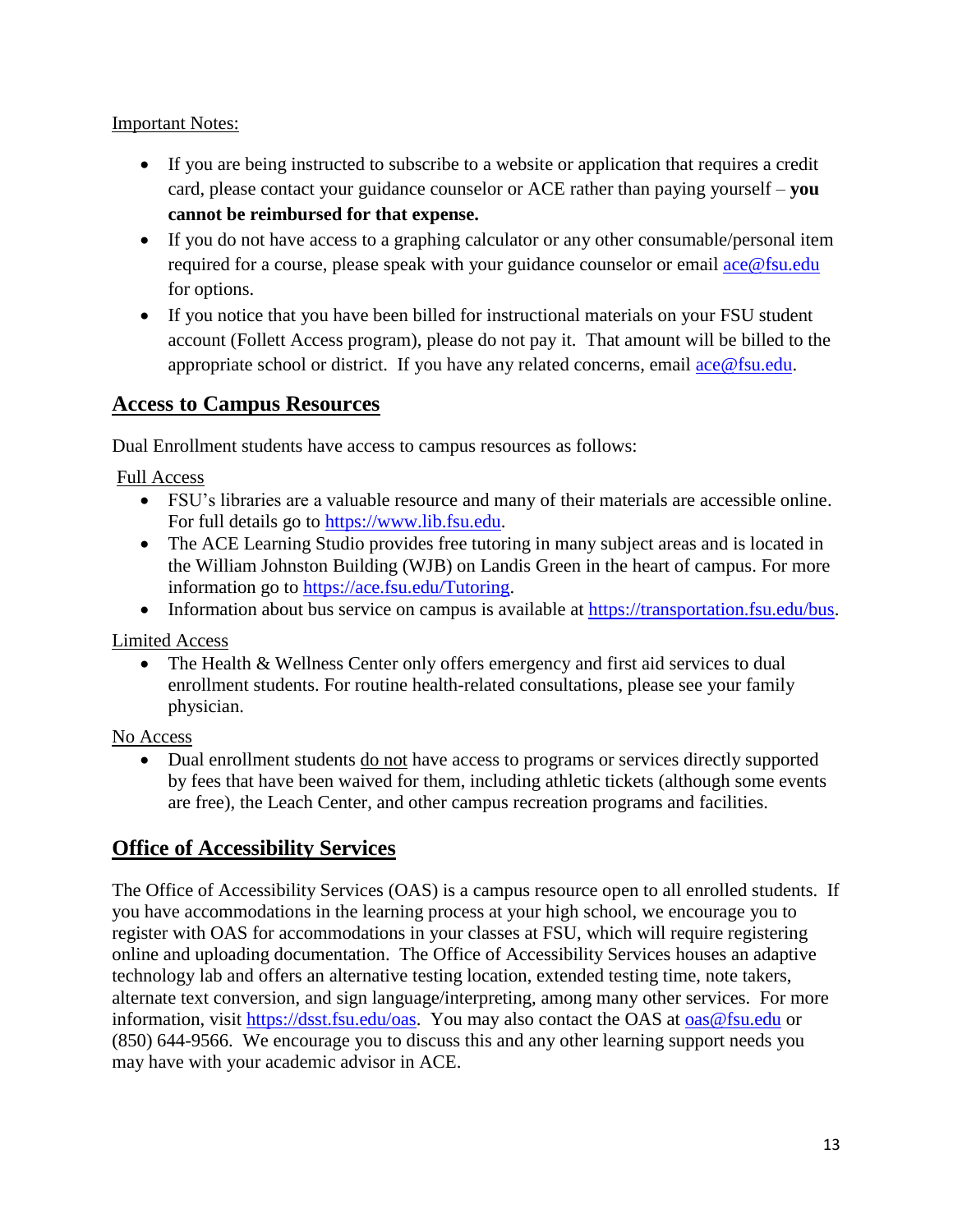# **Grades and Transcripts**

Students must maintain a **3.0 FSU GPA** in order to be eligible for any further dual enrollment coursework at FSU. At the end of each semester, students should view their official grades online using my.fsu.edu. Please note: instructor grade books in Canvas are not the official grades. Please check your official grades to be sure they are accurate.

| Trow Gr A is calculated at FSU |            |                      |  |  |  |  |
|--------------------------------|------------|----------------------|--|--|--|--|
| 4.0                            | $B - 2.75$ | $D+ 1.25$            |  |  |  |  |
| 3.75                           | $C+2.25$   | $\mathbf{D}$<br>1.0  |  |  |  |  |
| $B+ 3.25$                      | $C$ 2.0    | $\mathbf{D}$<br>0.75 |  |  |  |  |
| 3.0<br>$\mathbf{B}$            | 1.75       | F                    |  |  |  |  |

| How GPA is calculated at FSU |  |  |
|------------------------------|--|--|
|------------------------------|--|--|

**GPA = Total Grade Points ÷ Total Hours Attempted** • Total Grade Points are calculated for each class by multiplying the course credit hours by the grade points received for the corresponding letter grade (see chart). • Total Hours Attempted are the total number of credit hours taken by the student.

*For example:* If a student receives an 'A' in ECO 2013 (3 credit hours) and a 'B+' in MAC2313 (5 credit hours) then GPA =  $[(4.0 \times 3) + (3.25 \times 5)] \div 8$ . This student's GPA = 3.53.

Please contact ACE at [ace@fsu.edu](mailto:ace@fsu.edu) or (850) 645-0852 if you have questions about calculating your GPA.

#### **How to Send/Request Copies of Your Official Transcript**

The FSU Registrar's Office will send transcripts to the high schools within **7-10 days** of grades posting at FSU as a part of dual enrollment grade processing. Transcripts for home education students will be sent to the student's home address.

Once you start applying to colleges and universities for regular admission beyond high school graduation, you will be responsible for requesting and paying for FSU transcripts sent to other higher education institutions or organizations offering financial aid opportunities. For instructions on how a student can request a copy of the official transcript (in person or online), go to: [https://sc.my.fsu.edu/students/how/access-official-transcripts.](https://sc.my.fsu.edu/students/how/access-official-transcripts)

You can view and print your unofficial transcript in Student Central at my.fsu.edu. In some cases, the unofficial transcript may suffice – be sure to read any related requests carefully. You have the right to release your own transcript, official or unofficial, to anyone you choose. However, FSU may not share it without your permission.

# **Student Conduct Code & Academic Honor Policy**

Dual enrollment students are responsible for reading and adhering to the Student Conduct Code, which you should review: [https://dos.fsu.edu/srr/conduct-codes/student-conduct-code.](https://dos.fsu.edu/srr/conduct-codes/student-conduct-code) The University may impose discipline based on any violation of the Student Conduct Code.

The Academic Honor Policy outlines the University's expectations for students' academic work, which you should review: [http://fda.fsu.edu/Academics/Academic-Honor-Policy/.](http://fda.fsu.edu/Academics/Academic-Honor-Policy/) Dual Enrollment Students found responsible for violating the Academic Honor Policy will not be permitted to continue in subsequent semesters.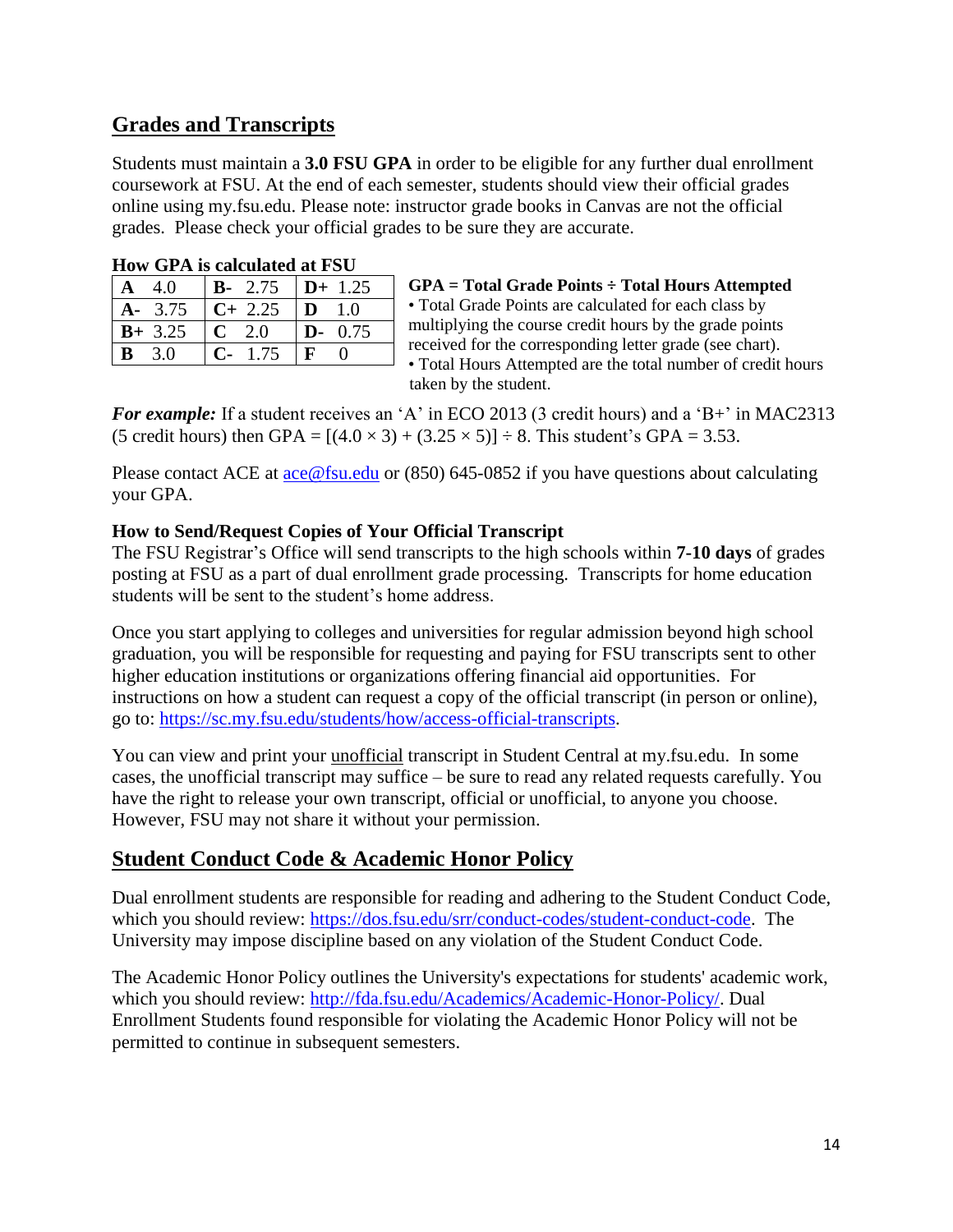# **Attendance Policy**

**Attendance is a critical part of academic success in college!** Dual enrollment students are expected to attend all scheduled class sessions as part of their special student status. This includes those days that are considered holidays or breaks in the high school calendar (e.g., Thanksgiving and some federal holidays). Professors set their own attendance policies on course syllabi, so students should review this document carefully at the beginning of the semester.

FSU has an administrative First Day Attendance Policy that requires all faculty to drop those students who did not attend on the first day of classes. If you have a legitimate emergency that will cause you to miss the first day, please email the professor in advance and copy ACE at  $\alpha e \omega$ [fsu.edu](mailto:ace@%20fsu.edu) so we can ensure that you are not dropped from the class.

University policy specifies that excused absences include documented illness, death in the family and other documented crises, call to active military duty or jury duty, religious holy days, and official University activities. These absences will be accommodated in a way that does not arbitrarily penalize students who have a valid excuse.

#### **Please note that absences excused by the high school are not guaranteed to be excused by the instructor.**

**Please do not plan family vacations during the semester.** 

**If a dual enrollment student has an emergency or anticipates being out of classes for a week or longer, please contact ACE.**

# **Course Drop and Withdrawal Policies**

Course drops after the end of drop/add **(4th day of classes)** will not be approved unless written permission is granted by both the high school guidance counselor and the academic dean at FSU. Students with two or more course drops that do not involve a documented medical or personal crisis will not be permitted to continue participation in dual enrollment at FSU. If a student is considering dropping one or more of their courses, they should contact an advisor at ACE as soon as possible to discuss alternatives and implications.

# **Campus Environment**

**FSU is serious about our commitment to ensure the safety and well-being of all students.** This includes maintaining an environment that is free from discrimination and harassment as well as campus resource offices to assist students in reporting concerns and provide appropriate follow-up. For more information, see our Title IX statement and links to other resources online at [knowmore.fsu.edu.](file:///C:/Users/ahockin/AppData/Local/Microsoft/Windows/INetCache/Content.Outlook/SP0O8DSM/knowmore.fsu.edu) If you have any concerns about your FSU experience, please contact your academic advisor at ACE.

# **Student Records and Delegated Access to Student Information**

ACE can share educational information with the designated parent/guardian for HSDE students under the age of 18. However, the Federal Family Educational Rights and Privacy Act (FERPA)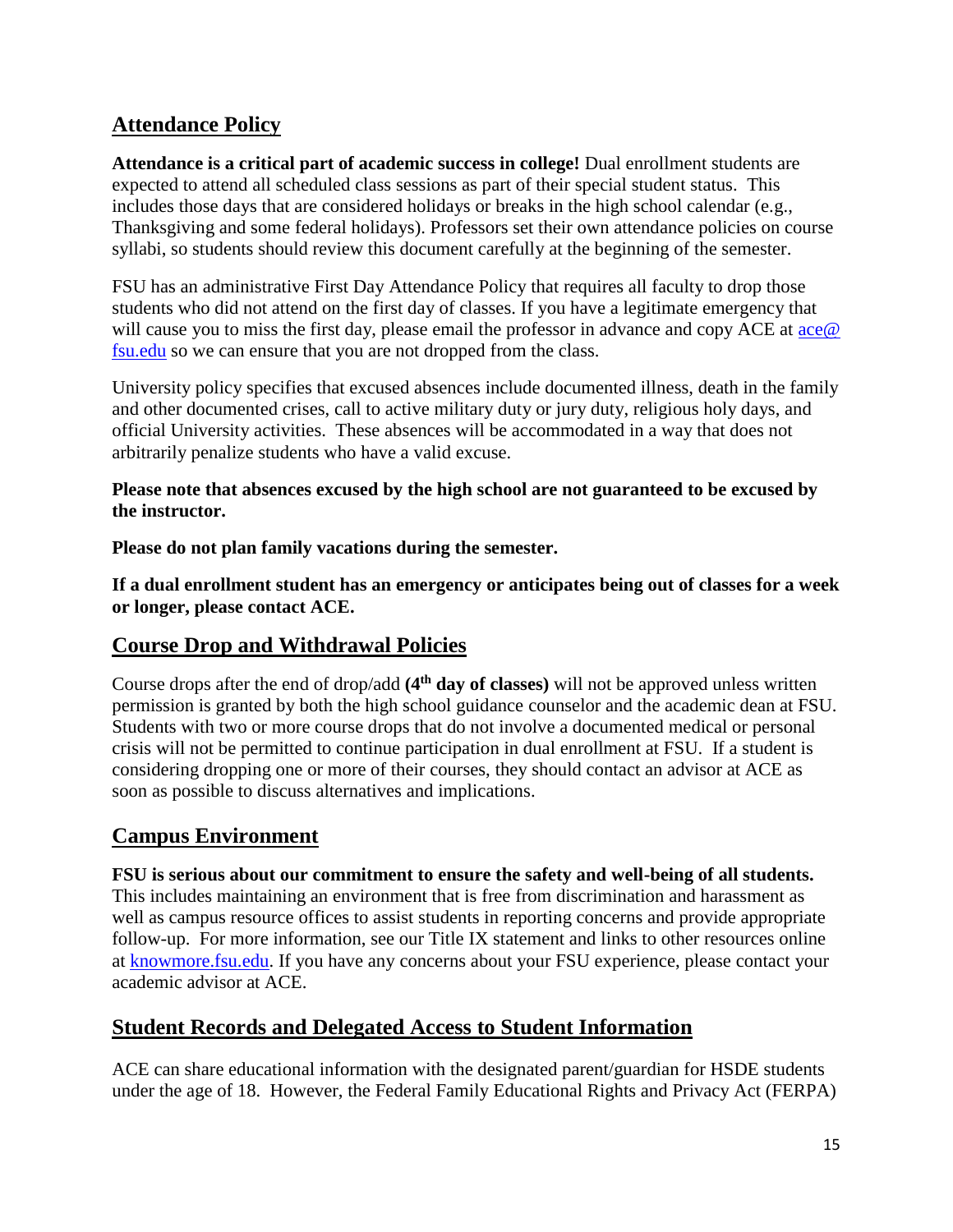protects the confidentiality of records for students age 18 or older. Delegated Access is a process through which students may choose to give family members access to their student information, including class schedule, final course grades, and the student financial account. Once students have an FSUID, they can log into the student account to set up the delegated access. For instructions on how to set up delegated access, go to: [https://sc.my.fsu.edu/training](https://sc.my.fsu.edu/training-documentation/documentation/delegated-access)[documentation/documentation/delegated-access.](https://sc.my.fsu.edu/training-documentation/documentation/delegated-access)

In college, there is no parent/guardian access to instructor grade books or course sites for anyone other than enrolled students. Family members should not contact faculty with any concerns. Family members may help students prepare for their own conversation with an instructor or contact ACE with any concerns.

# **Gender and Preferred Pronouns**

All students have the option to change their gender and preferred pronouns via their myFSU Portal:

- 1. Log into my.fsu.edu.
- 2. Click the "SC" icon at the top left.
- 3. Click "My Info" tile.
- 4. Click "Personal Details."
- 5. Click "Biographic" tab.

# **Students Enrolling at FSU After High School Graduation**

Students choosing to enroll at FSU during the academic year immediately following high school graduation MUST apply as First-Time-in-College Students and will be treated as such during their matriculation and enrollment at FSU. However, those who intend to live on campus should contact University Housing (850-644-2860) **before submitting the housing application** to ensure they get access to the new student housing application rather than the returning student application (which is automated by FSU credits).

# **Tax Form 1098-T**

The University is required to report eligible tuition payment and scholarship and grant disbursements to the IRS each tax year on Form 1098-T. All students (including those in HSDE) will receive a copy of this form by January 31st each year, which can be used to help them determine whether or not they qualify for certain educational tax credits.

While the University is required to report this information to the IRS, it **does not engage in tax advice or opinion**. FSU will not provide you with information about the taxability of your scholarships and grants, and cannot advise you on the use of the 1098-T in your annual tax filing. You should consult a tax professional or your accountant for more information about the taxability of your educational awards. For additional details, see: [https://controller.vpfa.fsu.edu/services/tax-compliance/scholarships-fellowships-and-1098-t-tax](https://controller.vpfa.fsu.edu/services/tax-compliance/scholarships-fellowships-and-1098-t-tax-reporting)[reporting.](https://controller.vpfa.fsu.edu/services/tax-compliance/scholarships-fellowships-and-1098-t-tax-reporting)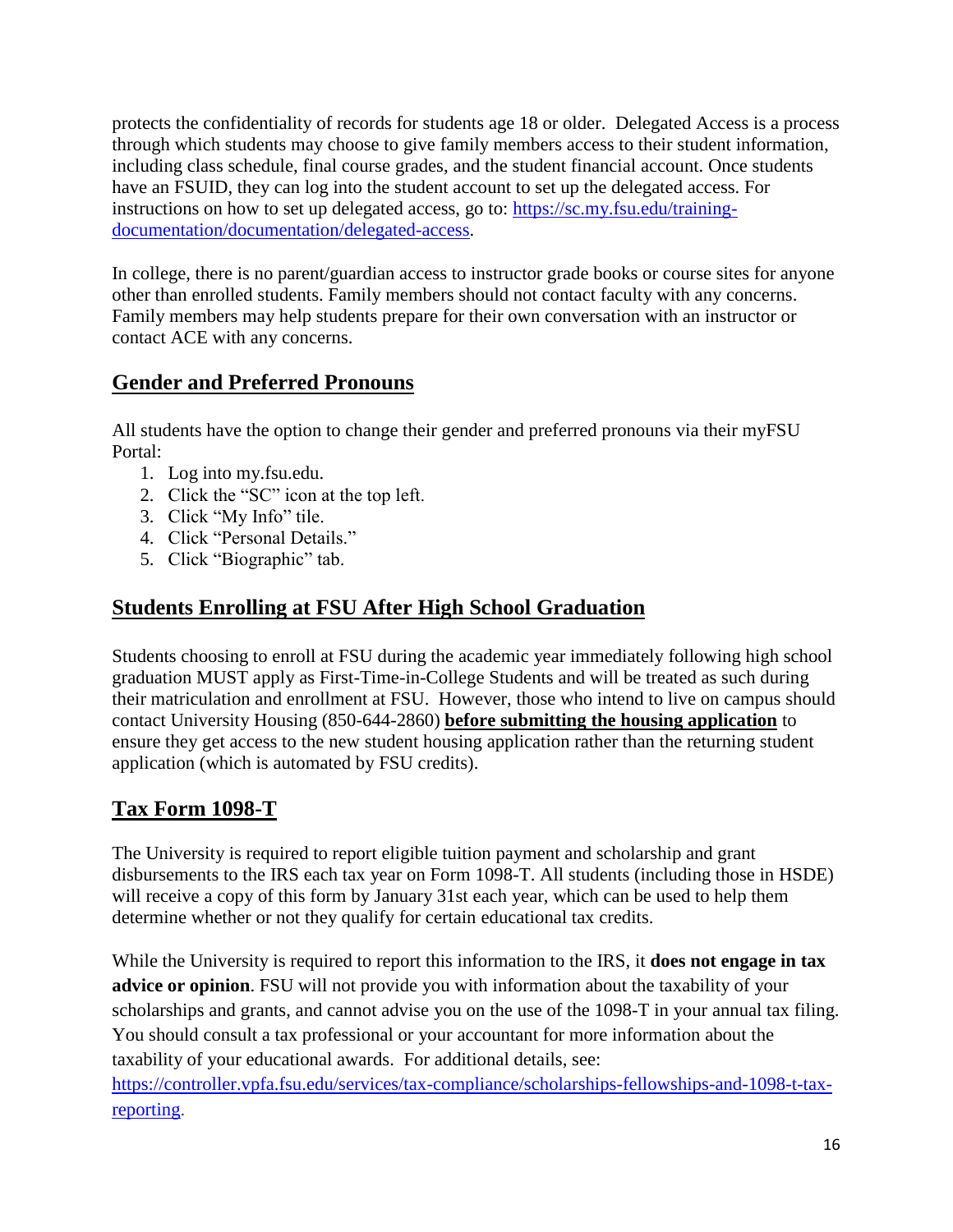# **Registration and Course Terminology**

#### **Technology/Applications:**

- *myFSU Portal* the gateway to all FSU systems and online tools, including Student Central, Canvas, and your student email account.
- *Student Central* the platform within myFSU that houses students' academic data, such as course history, academic requirements, grades, and unofficial transcripts.
- *Canvas* FSU's learning management system. You will access all FSU courses through Canvas. Students are expected to check Canvas daily, paying particular attention to course announcements, syllabi, assignments, and gradebooks. Each instructor may create the course Canvas site differently. Review each Canvas site thoroughly to understand where to find all needed materials to be successful in the course.
	- o If you are receiving an ["unauthorized" permission error](https://support.canvas.fsu.edu/kb/article/962-students-tips-for-a-better-canvas-experience#Permissions_Error) when you try to access a particular page or file in your course on Canvas, it usually means your instructor has not yet published that item. We recommend contacting your instructor to let them know if you are unable to access an item in their course site. If the entire course site is not published, make sure to contact your instructor because that means no one in the class can access the course materials.
	- o If you don't see your course listed on your Dashboard after you have added it to your schedule, keep several things in mind:
		- Your course site may be on your Courses > All Courses page.
		- It takes several hours after adding a course for it to appear in Canvas.
- *Schedule Assistant* the application students use to register for classes.
	- o Plan Schedule page in Schedule Assistant that allows the student to search for the courses they want to take, as well as set up breaks in their schedule when they may elect not to have a class.
	- o Shopping Cart page in Schedule Assistant allowing the student to make one final check on the classes they have chosen before finalizing their registration.
	- o Schedule Assistant Filter Settings
		- Course Status reflect whether a course has open seats or is full.
		- Campus reflects the campus at which a course is offered. FSU has three campuses: Tallahassee, Panama City, and the Republic of Panama. Dual enrollment students may only take classes at the Tallahassee campus.
		- Term in Schedule Assistant, designates the semester for which the student intends to register. Fall 2022 is an example of a term.

#### **Holds/Service Indicators:**

 *Service Indicator* (aka hold) – marker placed on student's account that informs a student of important issues or tasks that have not been completed. A service indicator may prevent a student from adding courses to their schedule, so it is important for students to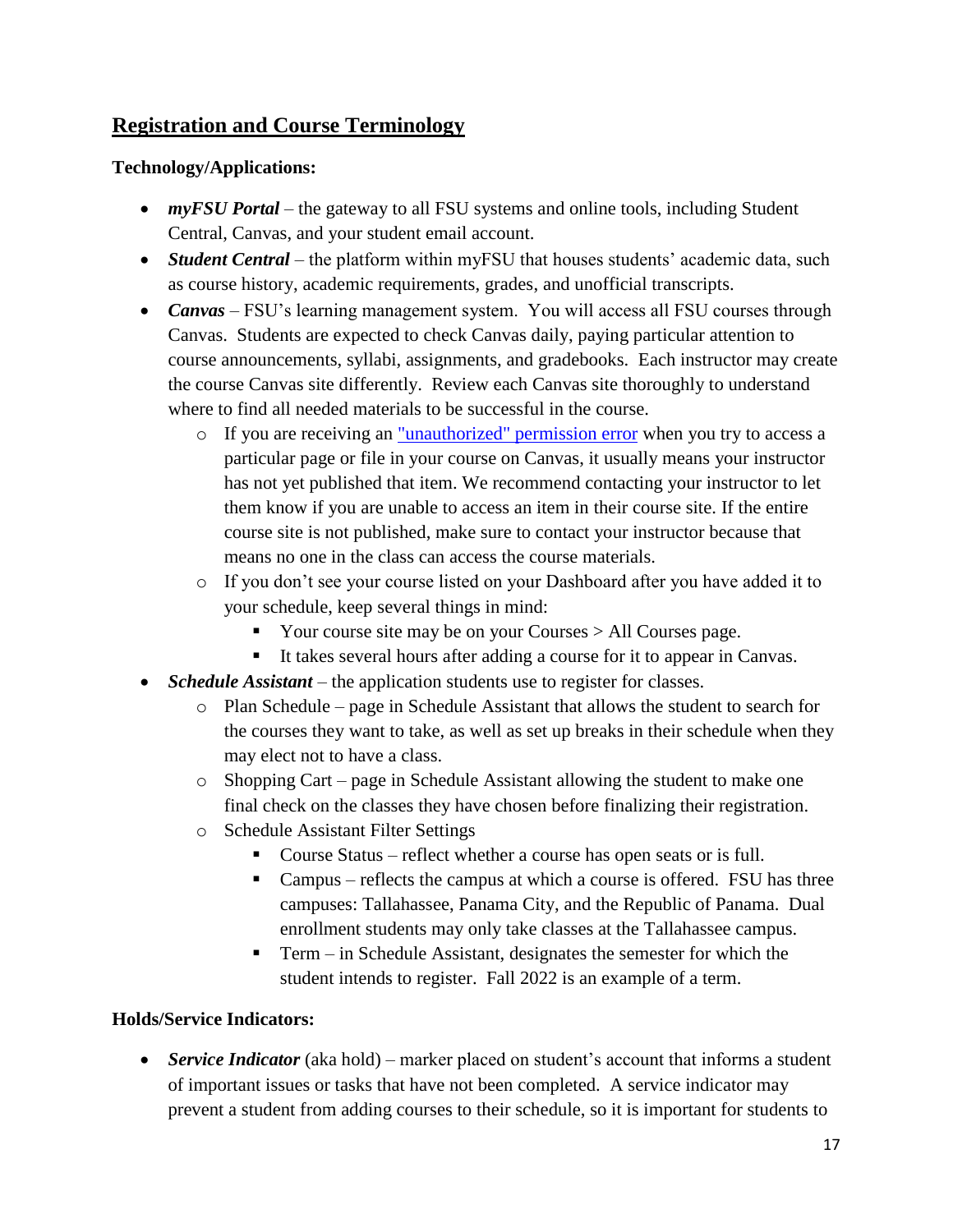check for any holds on their myFSU Portal prior to attempting to register for classes. The *"HS Dual Enrollment Reg.-Hold"* is placed on all high school dual enrollment students and does *not* need to be removed for a student to participate fully in high school dual enrollment.

• To-Do List – a place on the myFSU Portal that may list essential tasks for students to complete. Some tasks on a student's to-do list may help remove a particular service indicator.

#### **Course Numbering:**

- *Course* shows as 3 letters and 4 numbers. For instance, *ENC 1101.*
- Course Subject or Prefix the 3-letter designation that helps specify the particular department that teaches the course. For example, ENC refers to English Composition and is taught by the English Department.
- *Course Number* the 4-number sequence that helps specify the course. For example, ENC 1101 and ENC 2135 are entirely different courses, but both deal with English composition and both are taught by the English Department.
- *Class Number* the unique identifier for each course section in a given semester.
- *Laboratories* some classes are designated as laboratory courses and will have an "L" or "C" suffix attached to the end of the course number, such as CHM 1045L and PHY 2048C. Courses with an "L" are stand-alone lab sections and must be registered for separately from the class lecture. Those with a "C" are combined, meaning that the lecture and the lab are registered for as one class and have to be taken together.

#### **Class Details:**

- *Class Section* designates specifics related to a course, such as instructor, meeting time, and meeting location. ECO 2013 section 1 may meet Mondays, Wednesdays, and Fridays from 9:00-9:50 am, whereas section 2 may meet Tuesdays and Thursdays from 11:00am-12:15pm.
- **Reserve Cap** indicates that a particular section of a course may have some or all seats reserved for particular students. Common reserve caps are for students in Honors, CARE, and those in a particular major.
- Co-requisite a course that a student is required to take concurrently in the same term as another course. For example, students enrolled in BSC 1005L (Biology for Non-Majors Lab) must also be enrolled in the corresponding lecture class, BSC 1005 (Biology for Non-Majors).
- *Pre-requisite* a course that a student is required to complete with a passing grade as a requirement to enroll in another course. For example, students must pass MAC 1140 (Pre-Calculus) before being allowed to enroll in Calculus I (MAC 2311).